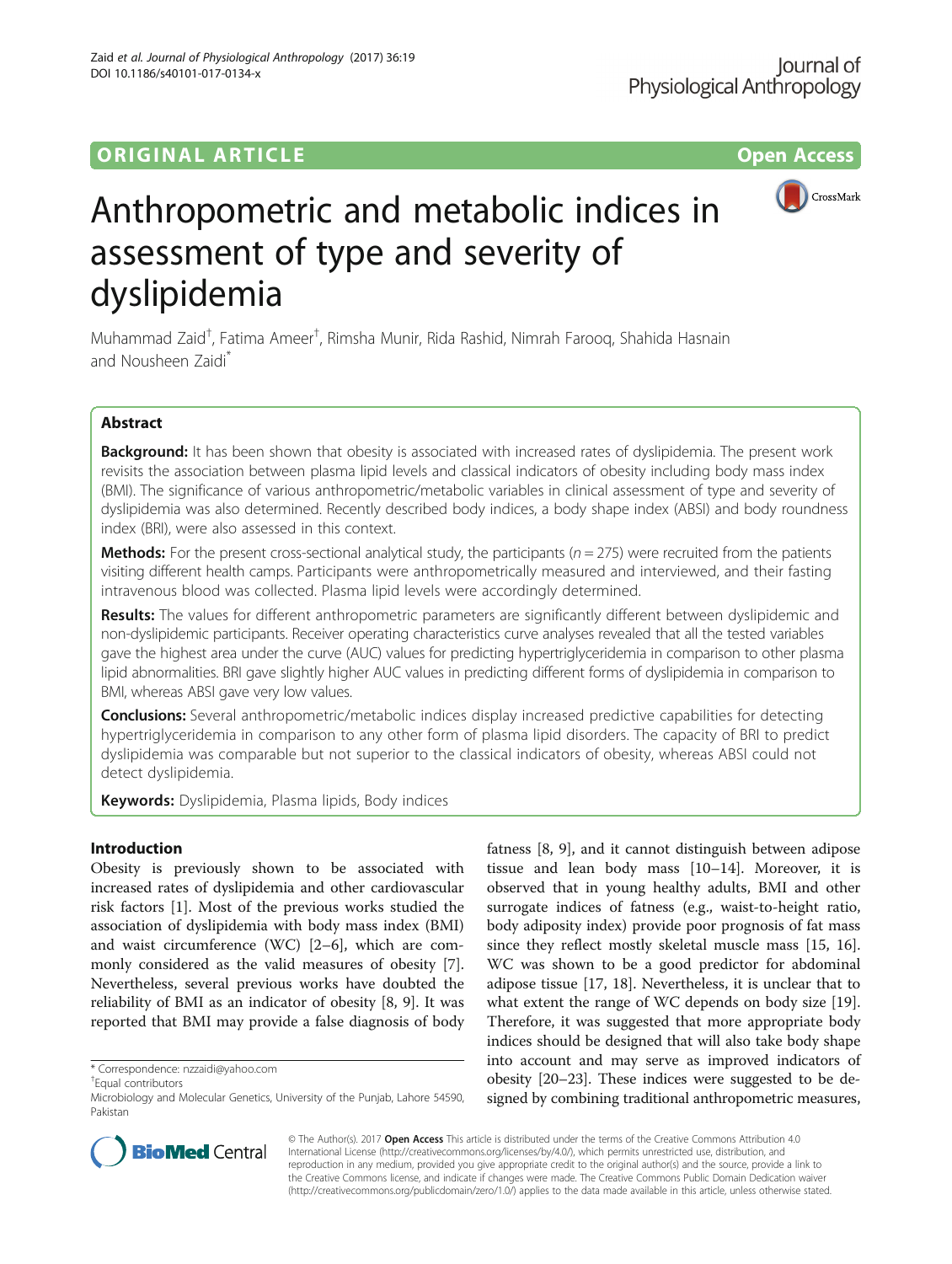e.g., height, weight, BMI, or WC. In accordance with that, at least two new body indices have been developed—a body shape index (ABSI) [\[21](#page-8-0)] and body roundness index (BRI) [\[22](#page-8-0)].

ABSI is an index of body composition based on waist circumference, BMI, and height [[21\]](#page-8-0). It has been suggested that high ABSI relates to a greater fraction of abdominal adipose tissue and appears to be a significant risk factor for premature death [[21\]](#page-8-0). It has also been reported that ABSI could be used to evaluate physical health status of adolescents [\[24](#page-8-0)]. Previous studies indicated that ABSI is able to predict the new onset or presence of diabetes mellitus [[25](#page-8-0), [26](#page-8-0)]. However, the predictive capability of ABSI for diabetes mellitus was not better than that of WC and BMI. Moreover, ABSI is reported to be a weaker predictor of cardiovascular diseases (CVD) when compared to BMI [[27](#page-8-0)].

Body roundness index (BRI), developed by Thomas et al. in 2013 [[22\]](#page-8-0), combines height and waist circumference to predict the percentage of body fat. This approach allows estimation of the shape of the human body figure as an ellipse or oval. The values for BRI range from 1 to 16, and rounder individuals tend to have larger values. Only few studies have determined the significance of BRI as an indicator of obesity. It has been reported that BRI could predict the presence of cardiovascular diseases (CVD) [\[27](#page-8-0)]. However, the predictive capability of BRI for CVD was not better than the established anthropometric indices like BMI and WC. In addition, the predictive capability of BRI for diabetes mellitus was comparable to that of BMI [\[25\]](#page-8-0).

Several studies provide inconclusive data on association of plasma lipid levels with classical indicators of obesity including BMI. Few studies have shown that overweight and obese adolescents display higher levels of serum cholesterol, low-density lipoprotein cholesterol (LDL), and triglycerides (TGs) in comparison to the subjects with normal weight [[28\]](#page-8-0). It has been previously reported that BMI and WC are positively correlated with serum cholesterol, LDL, and TG levels [[2](#page-8-0)–[6\]](#page-8-0), whereas negatively correlated with serum high-density lipoprotein cholesterol (HDL) levels [\[2](#page-8-0)–[6\]](#page-8-0). The present work aims to revisit the association between plasma lipid levels and various anthropometric/metabolic variables in a group of participants from urban and rural population of Punjab, Pakistan. This study examines in detail the significance of various anthropometric/metabolic variables in assessment of dyslipidemia. We have also compared the significance of the recently described body indices, ABSI and BRI, with the classical indicators of obesity. In addition to that, the effects of patterns and severity of dyslipidemia on various anthropometric and metabolic variables were determined. The predictive capabilities of the anthropometric/metabolic parameters

for identification of various forms of dyslipidemias were also assessed.

## Materials and methods

# Participants, study protocols, and ethics

For the present cross-sectional analytical study, the participants ( $n = 275$ ) were recruited from the individuals that visited 1-day free health camps organized by the Metabolism Group, Department of Microbiology and Molecular Genetics, University of the Punjab, Lahore. These free health camps were organized at the University of the Punjab and Nishat Colony Lahore; Jhokan village, Jhang; and Chack 306 Botala, Gojra during a period of 6 months from March 2015 to September 2015. The residents of the respective localities were invited for a free health examination. Informed consent was obtained from each participant before the sample collection. In order to obtain the basic personal information and medical history, each participant was interviewed and completed a structured questionnaire. The study was performed according to the Helsinki Declaration. The study protocol was approved by the Ethics Committee of School of Biological Sciences, University of the Punjab. The subjects with the following conditions were excluded: severe viral/bacterial infection, on anticoagulation therapy, suffering from bleeding disorder (e.g., hemophilia, low platelets), and aplastic anemia. In addition to that, participants that had history of diabetes mellitus, cardiovascular disease, or any cancer were also not included in the study population because these conditions could also interfere with plasma lipid levels [\[29](#page-8-0)]. The statin-users were also excluded from the study on the same grounds. For the final analysis, we included 149 dyslipidemic and 89 non-dyslipidemic participants (Additional file [1](#page-7-0): Figure S1).

# Assessment of different anthropometric and metabolic parameters

Body weight was measured using standard analog weighing scale to the nearest kilogram. The measurements for height, waist circumference, hip girth, and wrist circumference were taken to the nearest 0.5 cm using a nonstretchable measuring tape. All of these measurements were taken without shoes, sweater, and jackets. The waist circumference (WC) was measured in the midway section between the iliac crests and costal margins at minimal respiration. The hip girth measurements were taken at the level of the greatest protrusion of the buttock muscles while the wrist circumference was measured around the widest point. The height, waist circumference, and hip girth measurements were used to calculate waist-to-hip and waist-to-height ratios. Systolic and diastolic blood pressure was measured according to the recommended techniques using digital sphygmomanometer. Fasting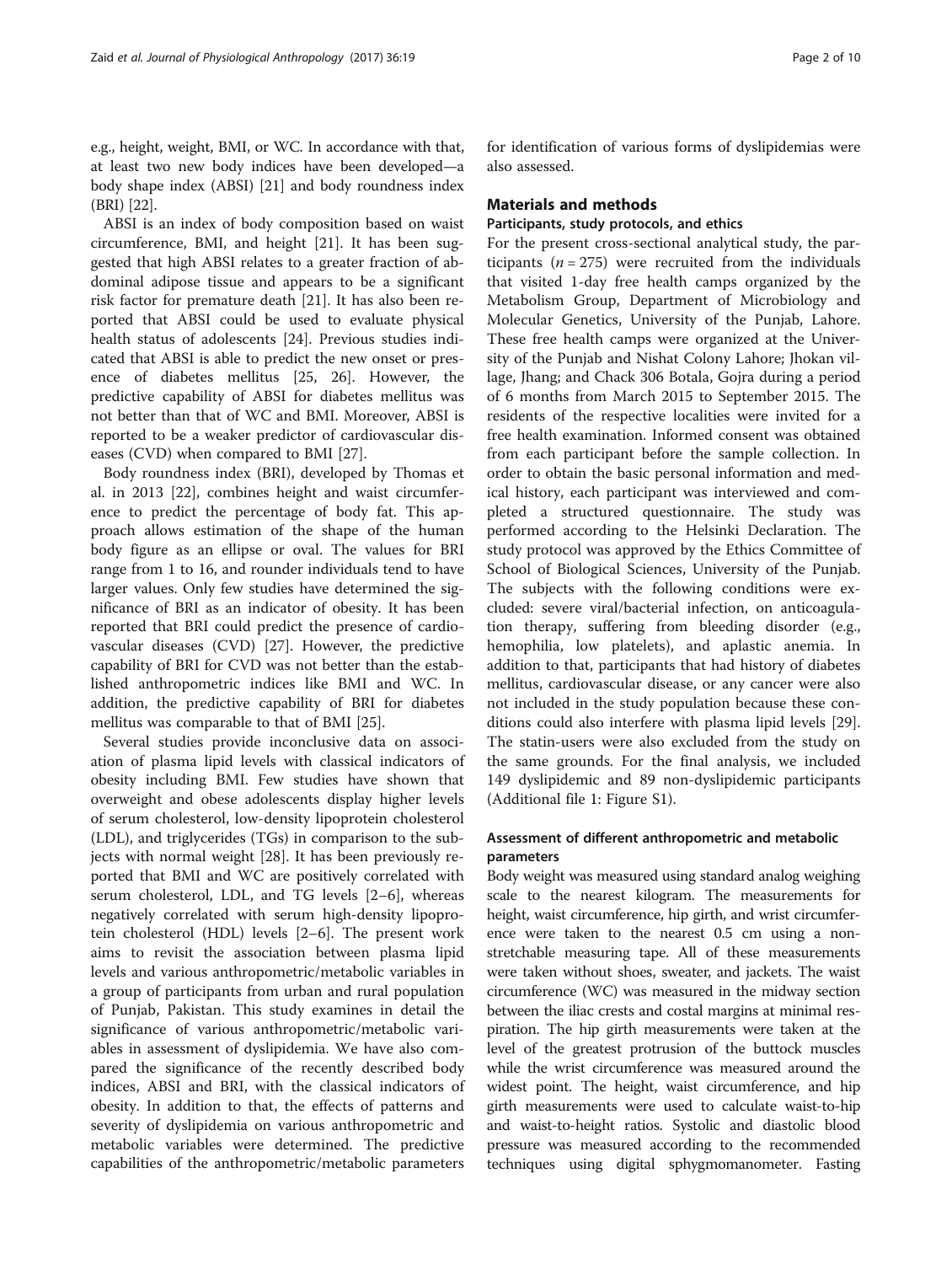plasma glucose levels were spectrophotometrically determined using commercially available kit (Glucose-Liquizyme GOD-PAP Spectrum). Resting metabolic rate (RMR) was calculated using Mifflin-St. Jeor equations. Body fat percentage (BF %), total body fat mass, BMI, ABSI, and BRI were calculated according to standardized formulas as:

Body Mass Index  $=$  Weight  $\bigg/_{\mathsf{Height}^2}$  [\[30](#page-8-0)]

body fat percentage (BF %) =  $(1.2 \times$  BMI) +  $(0.23 \times$  age) -5.4 [\[31\]](#page-8-0)

total body fat mass = BF %/100 × body weight (Kg) [31]  
ABSI = 
$$
\frac{\text{Waist Circumference (WC)}}{\text{BMl}^{\frac{2}{3}} \times \text{Height}^{\frac{1}{2}}}
$$
[21]  
BRI = 364.2-365.5 × 
$$
\sqrt{1 - \left(\frac{\text{(WC/(2\pi)^2)}}{(0.5 \times \text{Height})^2}\right)}
$$
[22]

Clinical and metabolic characteristics of the study population are depicted in Additional file [2:](#page-7-0) Table S1. Significant differences were observed between dyslipidemic and non-dyslipidemic participants for multiple anthropometric/metabolic indices.

## Blood sample collection

Intravenous blood was collected from all the subjects after  $10 \pm 2$  h of fasting according to the guidelines of the National Committee for Clinical Laboratory Standards (H18-A4) [[32\]](#page-8-0) in vials containing EDTA. All samples were processed within 30 min of collection. Plasma was promptly separated.

## Determination of plasma lipid levels

Plasma total cholesterol (TC) and triglyceride levels were spectrophotometrically determined using commercially available kits (Analyticon Biotechnologies AG, 4046 and 5052, respectively). For the estimation of high-density lipoprotein cholesterol, other lipoprotein fractions were precipitated using HDL precipitation reagent (Analyticon Biotechnologies AG, 410). HDL was then estimated using the aforementioned Analyticon kit for the quantitative determination of cholesterol. For the estimation of low-density lipoprotein cholesterol, we used the recently described method by Martin et al. [\[33\]](#page-8-0). Lipoprotein abnormality status was determined by NCEP, Adult Treatment Panel III (ATP III) guidelines (Additional file [2](#page-7-0): Table S2). Dyslipidemia was defined as irregularity in the plasma levels of at least one of the major lipoprotein fractions. Additional file [1](#page-7-0): Figure S2 shows a Venn-Diagram that displays the overlaps between prevalence of high-LDL, TG, and low-HDL levels in our dyslipidemic population.

## Statistical analysis

The results were analyzed by Student's  $t$  test using Graph-Pad Prism VI Software. P values <0.05 were considered statistically significant. Correlation between

plasma lipid levels and multiple anthropometric and metabolic parameters was assessed by Pearson's correlation coefficients. To examine the discriminative power and accuracy of any anthropometric parameter for dyslipidemia, the area under receiver operating characteristics (ROC) curves were calculated. All these statistical analysis were performed using SPSS 20.0 (IBM Corp. 2011).

# Results

# Plasma lipids levels are correlated with various anthropometric and metabolic parameters

We first determined the correlation between different anthropometric/metabolic variables and plasma lipid levels (Table 1). Plasma HDL levels showed very weak/ weak negative but statistically significant correlation with multiple variables including body weight, BMI, body fat percentage, total body fat mass, waist circumference, wrist circumference, waist-to-height ratio, BRI, RMR, and systolic and diastolic blood pressure. On the other hand, plasma LDL levels displayed very weak/weak positive and statistically significant correlation with body weight, BMI, body fat percentage, total body fat mass, waist circumference, wrist circumference, waist-toheight ratio, and BRI.

Nevertheless, plasma TG levels showed weak positive and statistically significant correlation with all the anthropometric/metabolic variables studied for the present work (Table 1). Here, the values for the correlation

Table 1 Pearson's correlation coefficients between plasma lipid levels and various anthropometric/metabolic parameters

| Anthropometric/metabolic parameter | <b>HDL</b>  | LDL        | TG         |
|------------------------------------|-------------|------------|------------|
| Body weight                        | $-0.220**$  | $0.160*$   | $0.316***$ |
| BMI                                | $-0.183**$  | $0.248**$  | $0.240**$  |
| Body fat                           | $-0.163*$   | $0.235***$ | $0.339**$  |
| Total body fat mass                | $-0.192**$  | $0.195***$ | $0.327**$  |
| Waist circumference                | $-0.191**$  | $0.207**$  | $0.350**$  |
| Wrist circumference                | $-0.187**$  | $0.140*$   | $0.364**$  |
| Waist-to-hip ratio                 | $-0.047$    | 0.082      | $0.252**$  |
| Waist-to-height ratio              | $-0.169**$  | $0.246**$  | $0.302**$  |
| ABSI                               | $-0.44$     | 0.021      | $0.205***$ |
| BRI                                | $-0.170**$  | $0.241***$ | $0.271**$  |
| Age                                | $-0.048$    | 0.105      | $0.345**$  |
| RMR                                | $-0.215***$ | 0.030      | $0.155*$   |
| Fasting glucose                    | $-0.084$    | 0.091      | $0.303**$  |
| Systolic BP                        | $-0.152*$   | 0.014      | $0.200**$  |
| Diastolic BP                       | $0.175***$  | 0.062      | $0.172**$  |

\*Correlation is significant at the 0.05 level; \*\*correlation is significant at the 0.01 level. Abbreviations: BMI Body mass index, ABSI a body shape index, BR body roundness index, RMR resting metabolic rate, BP blood pressure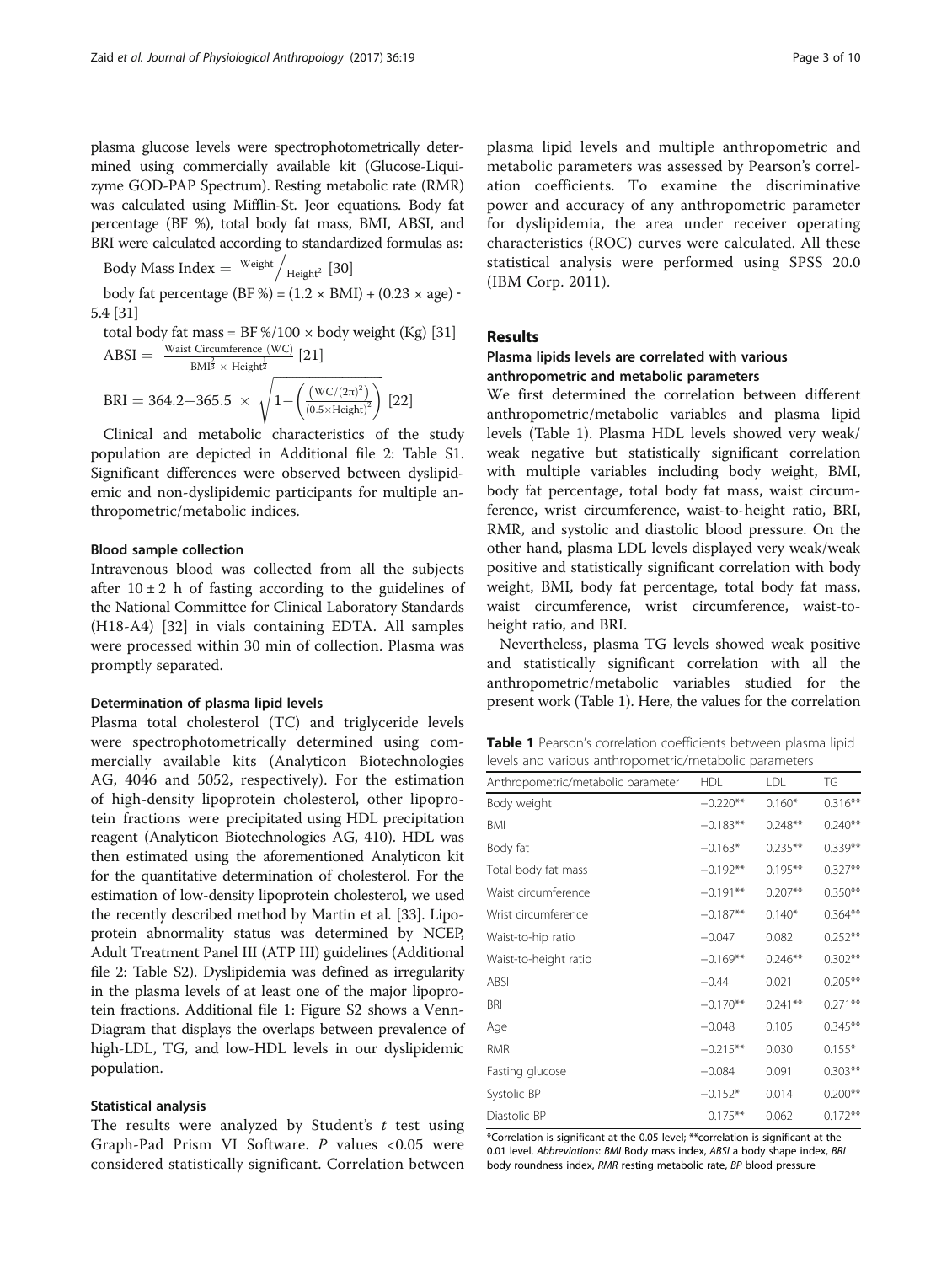coefficient were slightly higher than that in the aforementioned LDL and HDL analyses.

# Multiple anthropometric and metabolic parameters

significantly vary with severity and patterns of dyslipidemia We compared various anthropometric and metabolic parameters between dyslipidemic and non-dyslipidemic participants. As shown in Fig. 1, the dyslipidemic participants display significantly higher values for all anthropometric and metabolic variables analyzed in the present study except ABSI.

Next, we sought to determine the effect of type and severity of dyslipidemia on various anthropometric and metabolic parameters. Figure [2](#page-4-0) displays the variations in multiple parameters in different subgroups of the study population classified according to plasma HDL levels, i.e., average, low-, and high-HDL group. The low-HDL group displays significantly higher values for various parameters—including body weight, waist circumference, wrist circumference, body fat percentage,

total body fat mass, waist-to-height ratio, diastolic blood pressure, and RMR—in comparison to the average or high-HDL groups. Moreover, the low-HDL group displays significantly higher values for BRI and systolic blood pressure only in comparison to the average HDL group, but not the high-HDL group. No significant difference was observed between the average and high-HDL groups for any of the tested parameters.

Next, we compared various anthropometric and metabolic parameters in the different subgroups of the study population categorized according to plasma LDL levels. It was observed that the values for age, waist circumference, BMI, body fat percentage, total body fat mass, waist-to-height ratio, and BRI were significantly higher in the borderline high-LDL group than in the normal-LDL group (Fig. [3\)](#page-5-0). Systolic blood pressure displayed significant difference only between the borderline high- and high-LDL groups.

Next, we assessed the differences in various anthropometric and metabolic parameters between the different

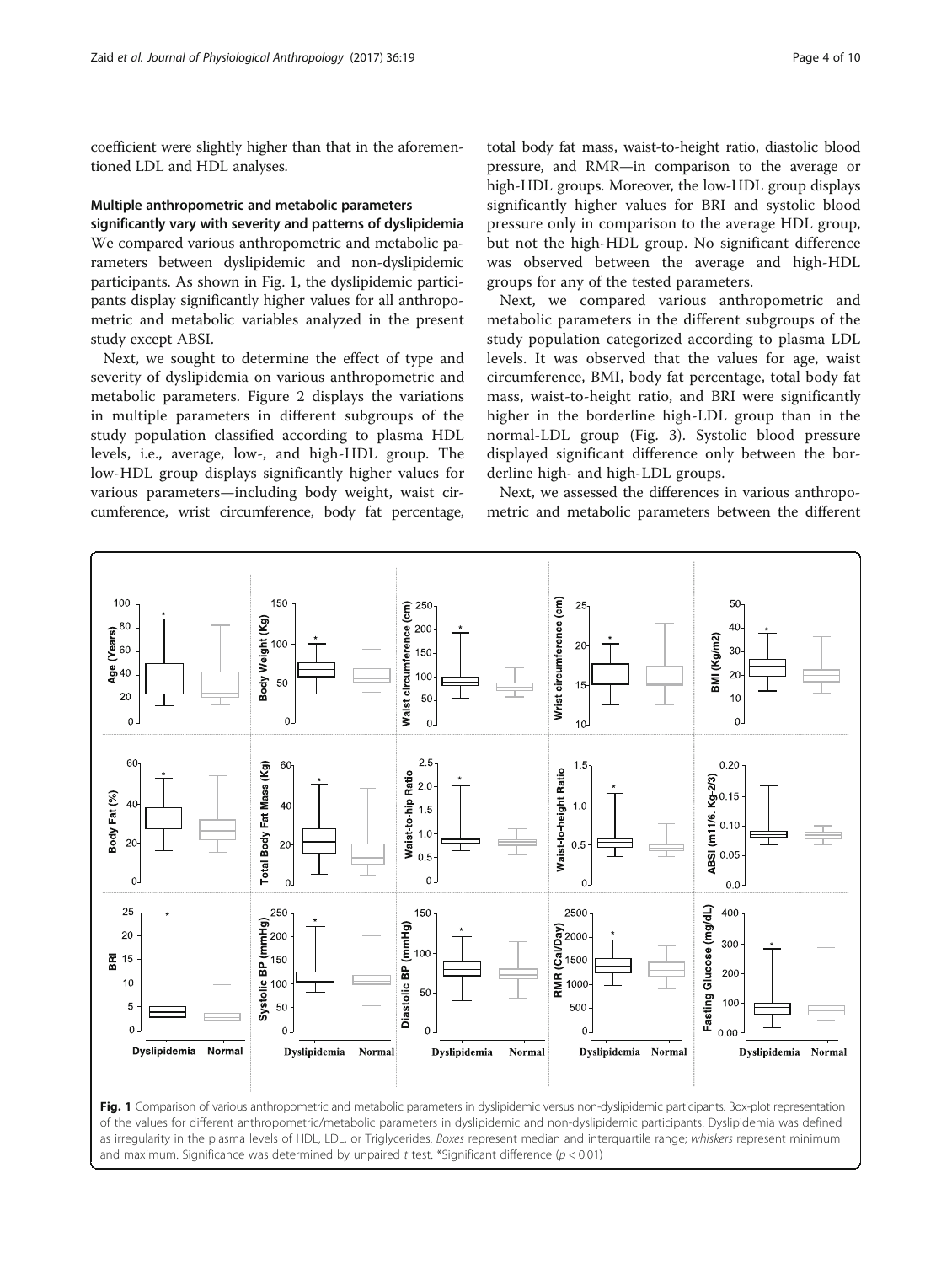<span id="page-4-0"></span>

TG subgroups within our study population, i.e., normal-, borderline high-, and high-TG groups. The borderline high- and high-TG group displayed significantly high values for all the tested variables in comparison to normal-TG group, except RMR, that only displayed a significant increase in the high-TG group than in the normal-TG group (Fig. [4\)](#page-6-0). No significant difference was observed between the borderline high- and high-TG group for any of the parameters analyzed for the presented study.

# Predictive capabilities of multiple anthropometric/metabolic parameters fluctuate for different types of dyslipidemias

We performed receiver operating characteristic (ROC) curve analysis to check the predictive capability of different anthropometric/metabolic parameters for distinguishing between dyslipidemic and non-dyslipidemic individuals. Waist circumference, waist-to-height ratio, and BRI gave the highest and similar values  $(\sim 0.71)$  for area under the curve (AUC) to predict dyslipidemia (Fig. [5](#page-7-0),

Additional file [1:](#page-7-0) Figure S3 and Additional file [2](#page-7-0): Table S3). Moreover, the AUC values of body weight, BMI, body fat percentage, total body fat mass, wrist circumference, waist-to-hip ratio, and age were also moderately high  $(0.61 - 0.68)$ .

The predictive capabilities of the corresponding parameters in distinguishing the participants with high HDL from that with low/average HDL were also analyzed. It was observed that various parameters including body weight, BMI, body fat percentage, total body fat mass, waist circumference, wrist circumference, waist-to-height ratio, BRI, RMR, and systolic and diastolic BP—showed moderately high and similar (0.61–0.64) AUC values in predicting low/average HDL levels (Fig. [5](#page-7-0), Additional file [1](#page-7-0): Figure S3 and Additional file [2:](#page-7-0) Table S3). Nevertheless, systolic and diastolic BP gave the highest AUC values in these analyses.

Comparatively fewer parameters showed moderate discriminatory power in distinguishing the participants with normal-LDL levels from that with borderline high-/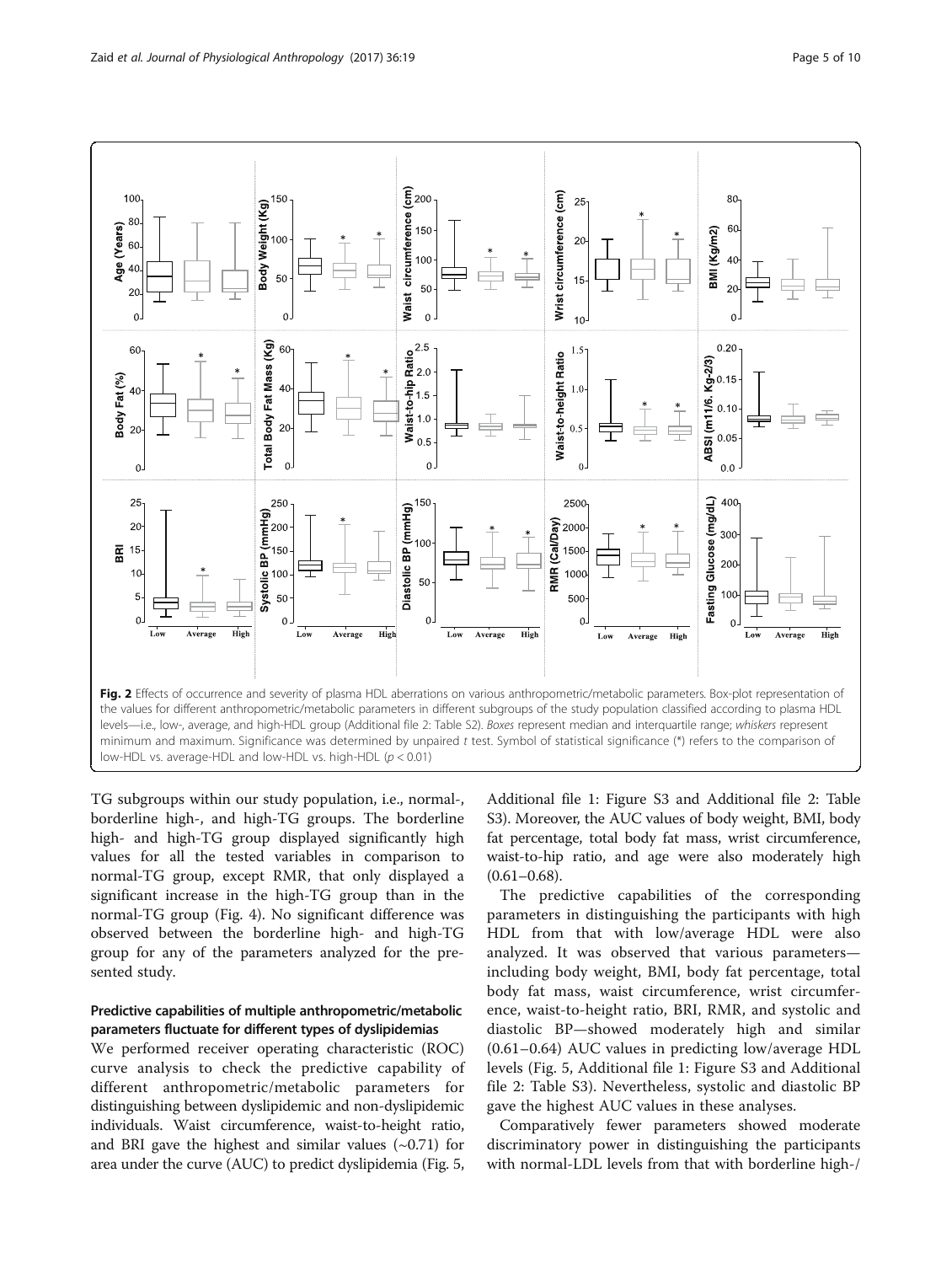<span id="page-5-0"></span>

high-LDL levels. These parameters included BMI, body fat percentage, total body fat mass, waist-to-height ratio, and BRI (AUC ~0.61–0.64). Here, BMI showed the highest AUC value (0.645) (Fig. [5](#page-7-0), Additional file [1:](#page-7-0) Figure S3 and Additional file [2:](#page-7-0) Table S3).

All the tested parameters showed the highest predictive capabilities for detecting borderline/high-TG levels. Bodyweight, BMI, body fat percentage, total body fat mass, waist circumference, wrist circumference, waist-to-hip ratio, waist-to-height ratio, BRI, and age gave high-AUC values (0.70–0.78) in predicting borderline/high-TG levels. Moreover, RMR, fasting glucose levels, and systolic and diastolic BP also gave moderately high-AUC values (0.60–0.65) (Fig. [5](#page-7-0), Additional file [1:](#page-7-0) Figure S3 and Additional file [2:](#page-7-0) Table S3). ABSI, which gave very low AUC values in predicting any of the aforementioned dyslipidemias, also gave a moderately high-AUC value (0.64) in predicting borderline/high-TG levels. These ROC curve analyses revealed that the discriminatory

power of the most of tested anthropometric and metabolic parameters were the highest for detecting hypertriglyceridemia.

# **Discussion**

The major goal of the presented work was to examine the relationship between different anthropometric indices and dyslipidemia. We first studied the correlation between plasma lipid levels and different anthropometric and metabolic indices. In accordance with the previous studies [[2](#page-8-0)–[6](#page-8-0)], various body indices including the classical indicators of obesity—BMI and waist circumference—showed a statistically significant but weak positive correlation with serum cholesterol, LDL and TG levels [[2](#page-8-0)–[6](#page-8-0)], whereas a weak negative correlation with serum HDL levels.

A previous study investigated the effects of severity of hypercholesterolemia (high plasma LDL levels) on BMI [[34\]](#page-9-0). They reported that higher BMI category was associated with higher LDL levels in school children [\[34](#page-9-0)].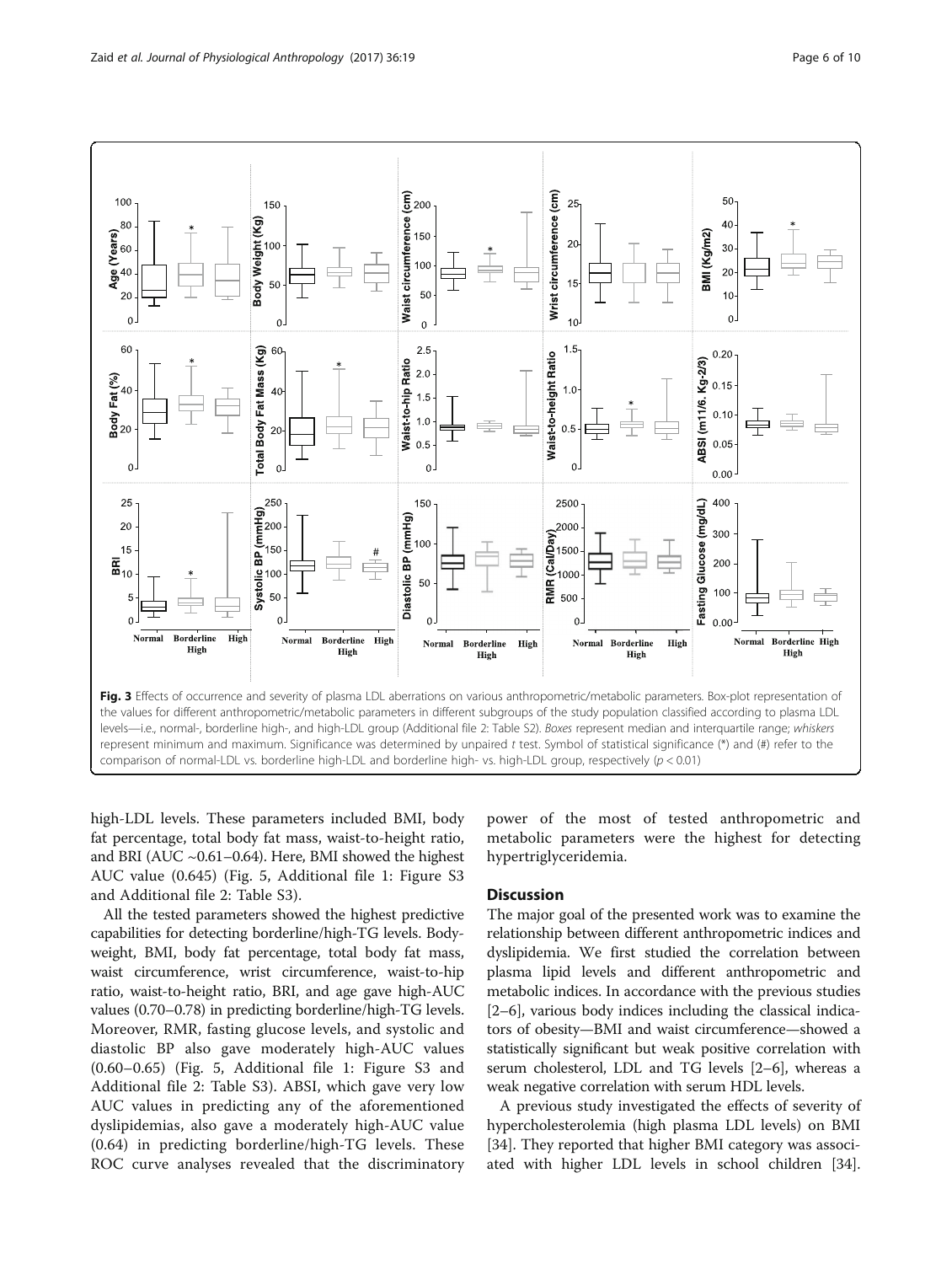<span id="page-6-0"></span>

Here, we performed detailed analyses for demonstrating the impact of incidence and type and severity of dyslipidemia on multiple anthropometric and metabolic indices. For these analyses, the study population was classified into different subgroups that included subgroups of the participants with normal lipid profiles or with different degrees of dyslipidemia. When dyslipidemic participants (displaying irregularity in the plasma levels of at least one of the major lipoprotein fractions) were compared with non-dyslipidemic participants, significant differences were observed for almost all of the studied anthropometric parameters. Next, we determined the effect of different types and degrees of dyslipidemia on corresponding parameters. It was observed that the low-HDL group displays significantly higher values for various anthropometric parameters in comparison to average or high-HDL groups. In the subgroups categorized according to plasma LDL levels, the major differences were observed between the borderline high- and normal-LDL groups.

Nevertheless, borderline high- and high-TG group displayed significantly high values for almost all the tested variables in comparison to the normal-TG group. These data indicate that the major differences were observed between subgroups with or without the different forms of dyslipidemia. Conversely, the anthropometric variables may not give sharp distinction among subgroups with different degrees of dyslipidemia.

It is noteworthy that the correlation analyses between plasma TG levels and various anthropometric parameters gave the highest values for Pearson's correlation coefficients. Moreover, the subgroups categorized according to plasma TG levels gave significant differences for all the tested anthropometric variables. Further, analyses revealed that several anthropometric/metabolic indices display increased predictive capabilities for detecting hypertriglyceridemia in comparison to detecting any other form of plasma lipid disorders. This observation is also in accordance with a previous study that gave higher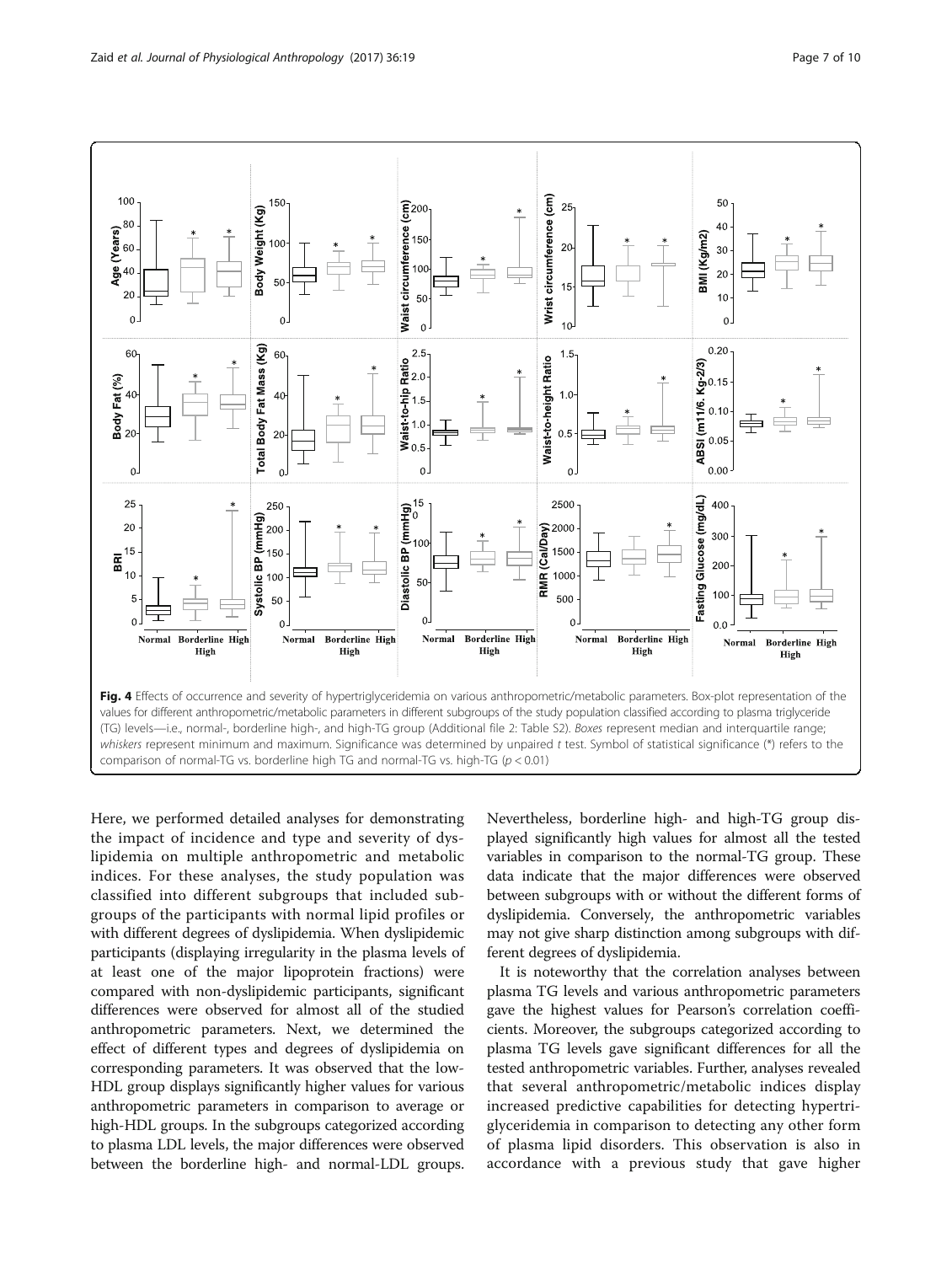<span id="page-7-0"></span>

predictive capabilities of BMI, waist-to-hip ratio, and waist circumference for hypertriglyceridemia [[35\]](#page-9-0).

In the present study, we also evaluated the significance of recently described body indices, ABSI and BRI, in assessment of incidence and type and severity of dyslipidemia. We observed that the capacity of BRI to predict dyslipidemia was comparable but not superior to the classical indicators of obesity—including BMI, body fat percentage, and waist circumference—whereas ABSI could not detect the presence or absence of dyslipidemia. Previous reports provide contradictory data on significance of ABSI in determining the health status of adolescents. ABSI was initially reported to predict premature mortality better than BMI or WC [\[21\]](#page-8-0). However, recent study showed that ABSI cannot distinguish between individuals with and without CVD or CVD risk factors, including dyslipidemia [\[27\]](#page-8-0). The same study also reported that the capacity of BRI as a novel body index to identify CVD was not superior in comparison to the established anthropometric indices such as BMI and WC. Our data also confirms these previous observations.

# Conclusions

The present work revisits the association between plasma lipid levels and different anthropometric indices. The significance of these body indices in clinical assessment of type and severity of dyslipidemia was also determined. We observed significant changes in anthropometric measurements with incidence and severity of dyslipidemia. The predictive capabilities of various anthropometric/metabolic indices for different forms of dyslipidemia were also compared. It was observed that all the body indices display the highest predictive capabilities for detecting hypertriglyceridemia in comparison to any other form of plasma lipid disorders. We also studied the significance of recently described body indices, ABSI and BRI, in assessment of dyslipidemia. The capacity of BRI to predict dyslipidemia was comparable but not superior to the classical indicators of obesity, whereas ABSI could not detect dyslipidemia. The presented study contributes to the existing knowledge on association between anthropometric/metabolic variables and plasma lipid levels. This data may have implications in the diagnosis and characterization of dyslipidemia as well as for the assessment of related disease risks.

# Additional files

[Additional file 1: Figure S1.](dx.doi.org/10.1186/s40101-017-0134-x) Enrolment flowchart of the study population. Two hundred seventy-five participants visited the free health camps. Thirty-seven participants were excluded because of HCV diagnosis  $(n=5)$ , Postprandial state ( $n=30$ ) and diabetes ( $n=2$ ). The final group sample consisted of 238 participants. Figure S2: Venn-Diagram displays overlaps between prevalence of TG, high-LDL, and low-HDL levels in the dyslipidemic population. Figure S3: Receiver operating characteristic (ROC) curve analysis to determine the predictive capability of different anthropometric/metabolic parameters for identification of (a) overall dyslipidemia (irregularity in the plasma levels of HDL, LDL, or triglycerides, (b) low-HDL levels, (c) high-LDL, and (d) high-TG. (PPT 370 kb)

[Additional file 2: Table S1.](dx.doi.org/10.1186/s40101-017-0134-x) Clinical and metabolic characteristics of the study population. Table S2: Criteria for the determination of plasma lipoprotein/ lipid abnormality status. Table S3: Areas under ROC curves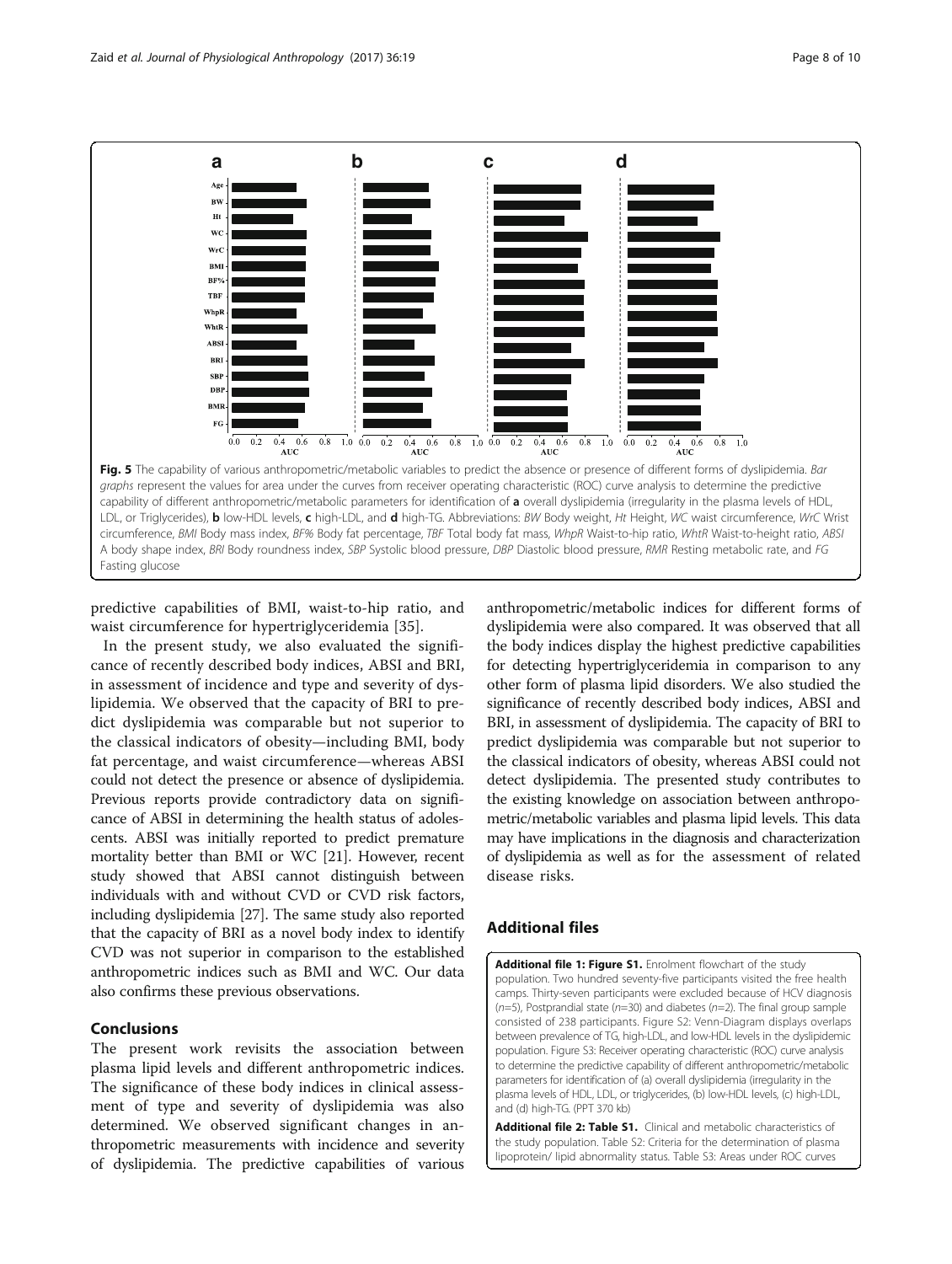<span id="page-8-0"></span>(AUC) and 95% confidence intervals (CI) for various anthropometric/ metabolic parameters in predicting the incidence of overall dyslipidemia or different types of dyslipidemias. Results are represented as AUC (95% CI). (DOC 795 kb)

## Abbreviations

AUC: Area under the curve; HDL: High-density lipoprotein cholesterol; LDL: Low-density lipoprotein cholesterol; ROC: Receiver Operating Characteristics; TC: Total cholesterol

### Acknowledgements

We thank the patients for participating in this study.

## Funding

This work was supported by the National Research Program for Universities by the Higher Education Commission Pakistan (Project # 2505/R&D/11-2670) (Principal Investigator; N. Zaidi).

## Availability of data and materials

Please contact author for data requests.

#### Authors' contributions

NZ and MZ conceived and designed the study. MZ, FA, RM, RR, and NF performed the biological experiments. SH did the statistical analysis. MZ, FA, and NZ wrote the paper. All authors have read and approved the final manuscript.

#### Competing interests

The authors declare that they have no competing interests.

### Consent for publication

Not applicable.

## Ethics approval and consent to participate

The study protocol was approved by the Ethics Committee of School of Biological Sciences, University of the Punjab. Informed consent was obtained from each study subject before the sample collection.

## Received: 17 November 2016 Accepted: 15 February 2017 Published online: 28 February 2017

### References

- 1. Gidding SS. A perspective on obesity. Am J Med Sci. 1995;310 Suppl 1:S68–71.
- 2. Saeed AA. Anthropometric predictors of dyslipidemia among adults in Saudi Arabia. Epidemiol Biostat Public Health. 2013;10:e8733-1.
- 3. Bibiloni MM, Salas R, Pons A, Tur JA. Prevalence of dyslipidaemia and associated risk factors among Balearic Islands' adolescents, a Mediterranean region. Eur J Clin Nutr. 2015;69:722–8.
- 4. Mota dos Santos C, Sa Silva C, Cesar de Araujo E, Kruze Grande de Arruda I, da Silva Diniz A, Coelho Cabral P. Lipid and glucose profiles in outpatients and their correlation with anthropometric indices. Rev Port Cardiol. 2013;32:35–41.
- 5. Ali Chehrei SS, Keshteli AH, Daneshmand MA, Rezaei J. Correlation of dyslipidemia with waist to height ratio, waist circumference, and body mass index in Iranian adults. Asia Pac J Clin Nutr. 2007;16:248–53.
- 6. Bhowmik B, Munir SB, Diep LM, Siddiquee T, Habib SH, Samad MA, Azad Khan AK, Hussain A. Anthropometric indicators of obesity for identifying cardiometabolic risk factors in a rural Bangladeshi population. J Diabetes Investig. 2013;4:361–8.
- 7. Organization WH. Obesity: Preventing and Managing the Global Epidemic. Report of a World Health Organization consultation. Geneva: World Health Organization; 2000.
- 8. Heo M, Faith MS, Pietrobelli A, Heymsfield SB. Percentage of body fat cutoffs by sex, age, and race-ethnicity in the US adult population from NHANES 1999–2004. Am J Clin Nutr. 2012;95:594–602.
- 9. Shah NR, Braverman ER. Measuring adiposity in patients: the utility of body mass index (BMI), percent body fat, and leptin. PLoS One. 2012;7:e33308.
- 10. Romero-Corral A, Somers VK, Sierra-Johnson J, Thomas RJ, Collazo-Clavell ML, Korinek J, Allison TG, Batsis JA, Sert-Kuniyoshi FH, Lopez-Jimenez F. Accuracy of body mass index in diagnosing obesity in the adult general population. Int J Obes (Lond). 2008;32:959–66.
- 11. Wunderlich S BJ, Bai Y. Overweight and obesity among older adults: how should obesity be determined? J Obes Wt Loss Ther. 2012;2
- 12. Kok P, Seidell JC, Meinders AE. The value and limitations of the body mass index (BMI) in the assessment of the health risks of overweight and obesity. Ned Tijdschr Geneeskd. 2004;148:2379–82.
- 13. Nevill AM, Stewart AD, Olds T, Holder R. Relationship between adiposity and body size reveals limitations of BMI. Am J Phys Anthropol. 2006;129:151–6.
- 14. Prentice AM, Jebb SA. Beyond body mass index. Obes Rev. 2001;2:141–7.
- 15. Zaccagni L, Barbieri D, Gualdi-Russo E. Body composition and physical activity in Italian university students. J Transl Med. 2014;12:120.
- 16. Heymsfield SB, Scherzer R, Pietrobelli A, Lewis CE, Grunfeld C. Body mass index as a phenotypic expression of adiposity: quantitative contribution of muscularity in a population-based sample. Int J Obes (Lond). 2009; 33:1363–73.
- 17. Pouliot MC, Despres JP, Lemieux S, Moorjani S, Bouchard C, Tremblay A, Nadeau A, Lupien PJ. Waist circumference and abdominal sagittal diameter: best simple anthropometric indexes of abdominal visceral adipose tissue accumulation and related cardiovascular risk in men and women. Am J Cardiol. 1994;73:460–8.
- 18. Janssen I, Heymsfield SB, Allison DB, Kotler DP, Ross R. Body mass index and waist circumference independently contribute to the prediction of nonabdominal, abdominal subcutaneous, and visceral fat. Am J Clin Nutr. 2002;75:683–8.
- 19. Hsieh SD, Yoshinaga H. Do people with similar waist circumference share similar health risks irrespective of height? Tohoku J Exp Med. 1999;188:55–60.
- 20. Browning LM, Hsieh SD, Ashwell M. A systematic review of waist-to-height ratio as a screening tool for the prediction of cardiovascular disease and diabetes: 0.5 could be a suitable global boundary value. Nutr Res Rev. 2010;23:247–69.
- 21. Krakauer NY, Krakauer JC. A new body shape index predicts mortality hazard independently of body mass index. PLoS One. 2012;7:e39504.
- 22. Thomas DM, Bredlau C, Bosy-Westphal A, Mueller M, Shen W, Gallagher D, Maeda Y, McDougall A, Peterson CM, Ravussin E, Heymsfield SB. Relationships between body roundness with body fat and visceral adipose tissue emerging from a new geometrical model. Obesity (Silver Spring). 2013;21:2264–71.
- 23. Ashwell M, Gunn P, Gibson S. Waist-to-height ratio is a better screening tool than waist circumference and BMI for adult cardiometabolic risk factors: systematic review and meta-analysis. Obes Rev. 2012;13:275–86.
- 24. Duncan MJ, Mota J, Vale S, Santos MP, Ribeiro JC. Associations between body mass index, waist circumference and body shape index with resting blood pressure in Portuguese adolescents. Ann Hum Biol. 2013;40:163–7.
- 25. Chang Y, Guo X, Chen Y, Guo L, Li Z, Yu S, Yang H, Sun Y. A body shape index and body roundness index: two new body indices to identify diabetes mellitus among rural populations in northeast China. BMC Public Health. 2015;15:794.
- 26. He S, Chen X. Could the new body shape index predict the new onset of diabetes mellitus in the Chinese population? PLoS One. 2013;8:e50573.
- 27. Maessen MF, Eijsvogels TM, Verheggen RJ, Hopman MT, Verbeek AL, de Vegt F. Entering a new era of body indices: the feasibility of a body shape index and body roundness index to identify cardiovascular health status. PLoS One. 2014;9:e107212.
- 28. Posadas-Sanchez R, Posadas-Romero C, Zamora-Gonzalez J, Mendoza-Perez E, Cardoso-Saldana G, Yamamoto-Kimura L. Lipid and lipoprotein profiles and prevalence of dyslipidemia in Mexican adolescents. Metabolism. 2007; 56:1666–72.
- 29. Kong C, Nimmo L, Elatrozy T, Anyaoku V, Hughes C, Robinson S, Richmond W, Elkeles RS. Smoking is associated with increased hepatic lipase activity, insulin resistance, dyslipidaemia and early atherosclerosis in type 2 diabetes. Atherosclerosis. 2001;156:373–8.
- Keys A, Fidanza F, Karvonen MJ, Kimura N, Taylor HL. Indices of relative weight and obesity. J Chronic Dis. 1972;25:329–43.
- 31. Deurenberg P, Weststrate JA, Seidell JC. Body mass index as a measure of body fatness: age- and sex-specific prediction formulas. Br J Nutr. 1991;65:105–14.
- 32. Kawamoto R, Tabara Y, Kohara K, Miki T, Kusunoki T, Takayama S, Abe M, Katoh T, Ohtsuka N. Relationships between lipid profiles and metabolic syndrome, insulin resistance and serum high molecular adiponectin in Japanese community-dwelling adults. Lipids Health Dis. 2011;10:79.
- 33. Martin SS, Blaha MJ, Elshazly MB, Toth PP, Kwiterovich PO, Blumenthal RS, Jones SR. Comparison of a novel method vs the Friedewald equation for